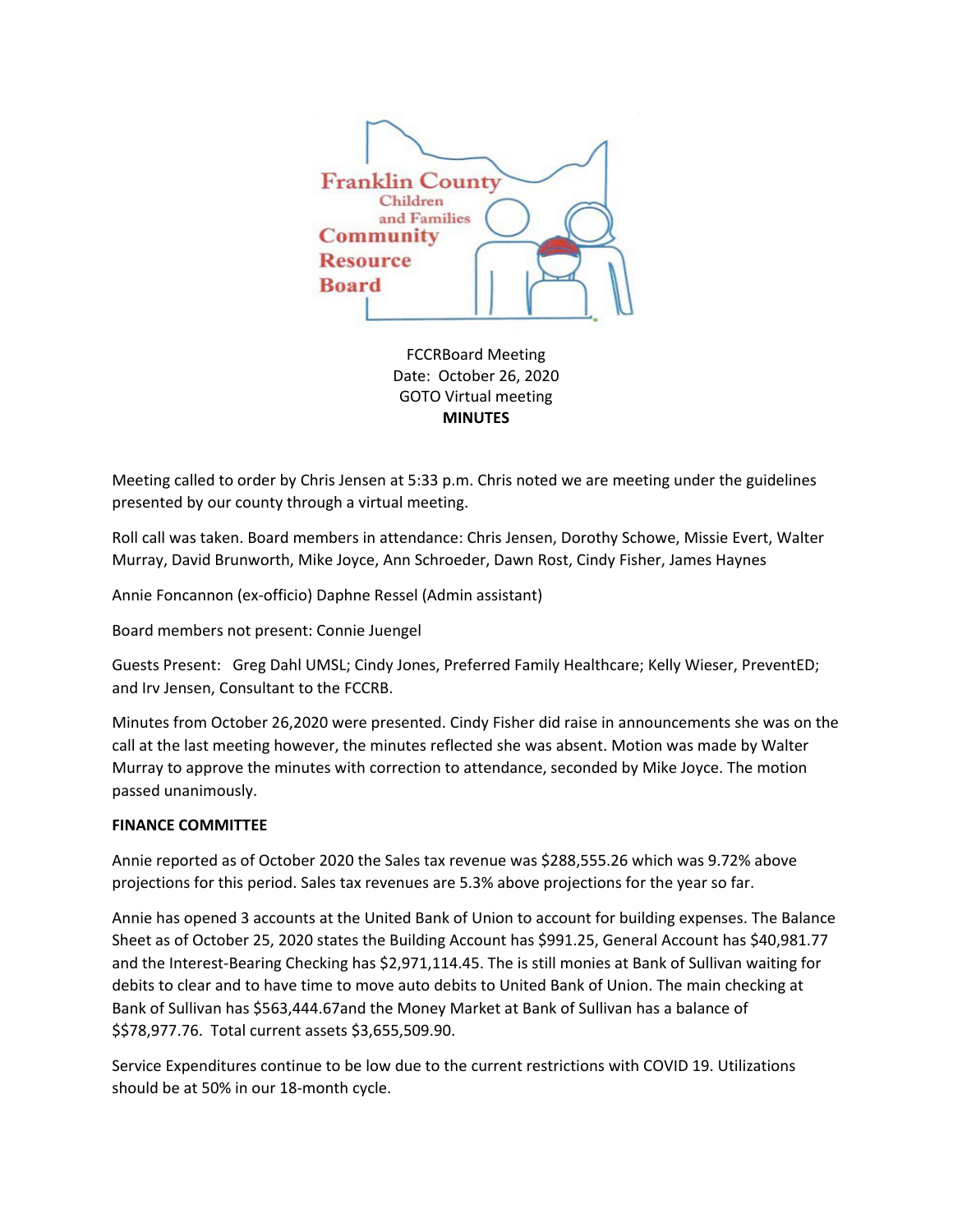Walter Murray made a motion to approve the Finance report and seconded by Cindy Fisher. The motion was approved unanimously.

## **PERSONNEL COMMITTEE**

Board approved to adopt the LAGERS Resolution 2020-1 as presented. Walter Murray made the motion, seconded by seconded by Dorothy Schowe. Motion passed unanimously.

# **SELECTION AND REVIEW COMMITTEE**

2021 request for proposals will be made public via the FCCRB website on December 1, 2020 for the July 1, 2021 thru June 30, 2022 funding year.

## **MARKETING COMMITTEE**

Irv reported this month's ad was for the Resource Center.

Annie continues to work on Facebook pushes and has done radio spots with Diane Jones related to coping ideas for kids and ways to help them with holiday related anxiety.

## **BUILDING COMMITTEE**

There were 30 contractors who did the walk through representing approximately 12 different firms. A constant theme expressed was, timeline too short and liability insurance too high. Another walk through will be held October 29,2020 from 2pm-4pm. November 10<sup>th</sup> the bids are due by 2:00 pm and their will be a public opening of bids. Annie would like a committee of the board to review bids November 13, 2020 at 10am at the Resource Center. Plan is to let the contractors know decision by November 17, 2020.

Navigate will put packets together for contractors and will allow contractors to present a timeline if they can not meet the March 1, 2021 deadline on the buildouts FCCRB will be funding. Compass hopes to move in November 2020.

New keycard system will be installed. Annie waiting on cost.

There is a cost of \$85 per month for Fire surveillance.

Cost of cleaning service has not been determined. Compass will have own cleaning service.

Kitchen rental – pricing will be \$525 per week for the Sherriff's Department contactor to rent the space 5 hours per day 7 days a week. Thinks will start 1<sup>st</sup> two weeks of November. Annie put a contract together which includes, health inspection, certificates and adding the FCCRB as additionally insured.

Update on wrap around on-site services – Union Food Pantry not interested. Discussions with Loving Hearts on another site have been positive especially since they serve more people from Union than Washington.

Foster Closet will be coming to the Resource Center.

Children's Division will use one of the locker rooms to store belongings of children who are in residential care and can not have their items.